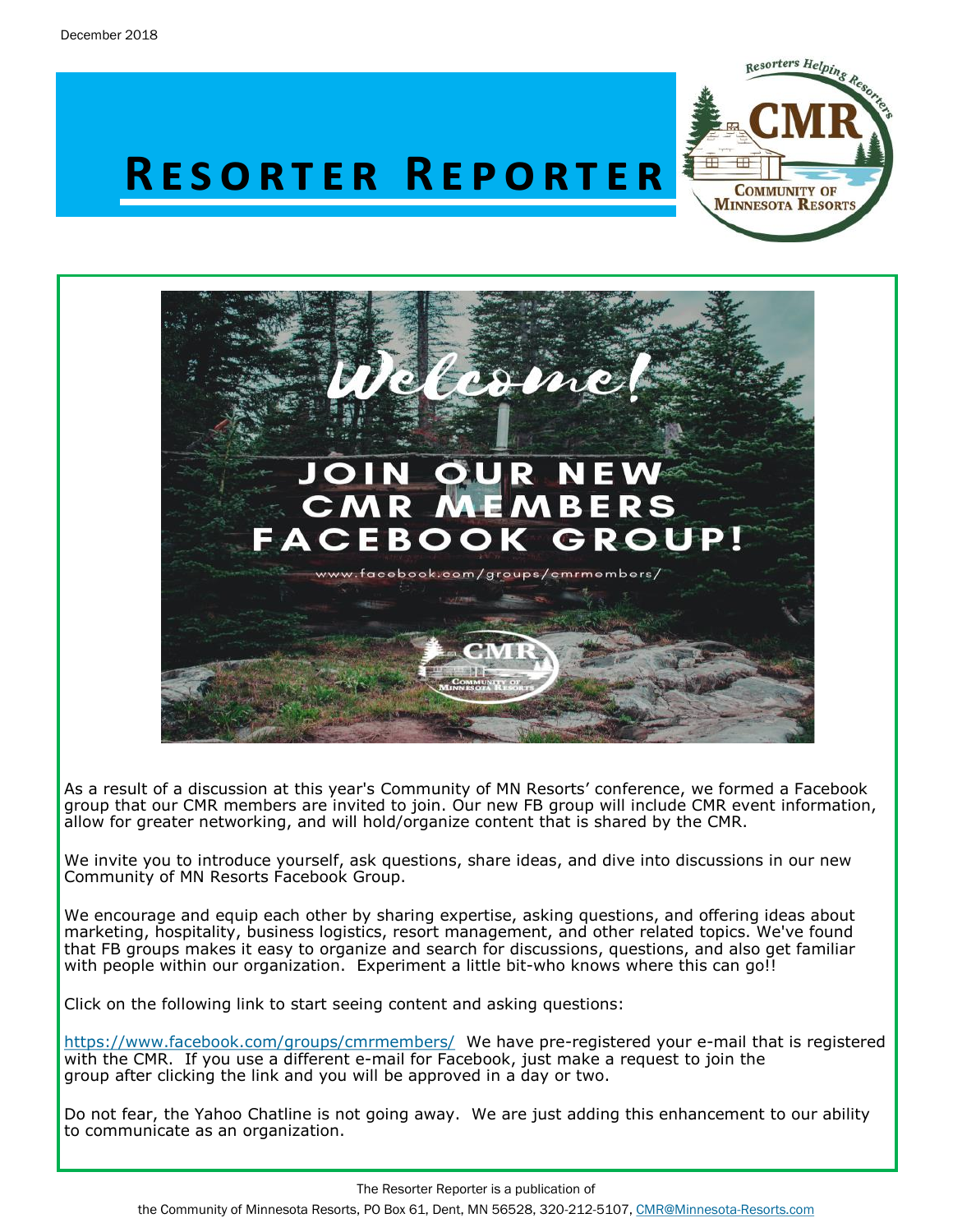The Community of Minnesota Resorts exists to help family owned and operated resorts in Minnesota to continue as a viable segment of the Minnesota tourism industry.

The Community of Minnesota Resorts' motto is: "Resorters Helping Resorters." "We believe that none of us alone is as smart as all of us together."

### Table Of Contents

| Join The CMR Facebook Group              | P1. |
|------------------------------------------|-----|
| Calendar of Events                       | P2  |
| What's In a Brand?                       | P3  |
| <b>EMT Events Update</b>                 | P5  |
| CMR Day On The Hill-Sign Up!             | P4  |
| <b>School of Resorting Classes-Recap</b> | P5  |
| <b>MN Tourism Growth Coalition</b>       | P6  |
| <b>Merry Christmas</b>                   | P7  |
|                                          |     |

## New Format-Additional Content-Pertinent and Timely Information

The Community of Minnesota Resorts' newsletter, the Resorter Reporter, has changed. Here are some helpful hints for navigating the links in this newsletter.

When you click on a link to external content, you will be connected to that content. To return to the newsletter from that content, just close the new window that opened by clicking the back arrow in the upper left hand corner. You will then return to the Resorter Reporter.

## Community Of Minnesota Resorts Calendar of Events

| Christmas                                         |  |
|---------------------------------------------------|--|
| New Year 2019!                                    |  |
| Day On The Hill-see page 4                        |  |
| Make sure to mark your calendar for these events! |  |
|                                                   |  |
|                                                   |  |



The Resorter Reporter is a publication of

the Community of Minnesota Resorts, PO Box 61, Dent, MN 56528, 320-212-5107, [CMR@Minnesota-Resorts.com](mailto:CMR@Minnesota-Resorts.com?subject=Community%20of%20Minnesota%20Resorts)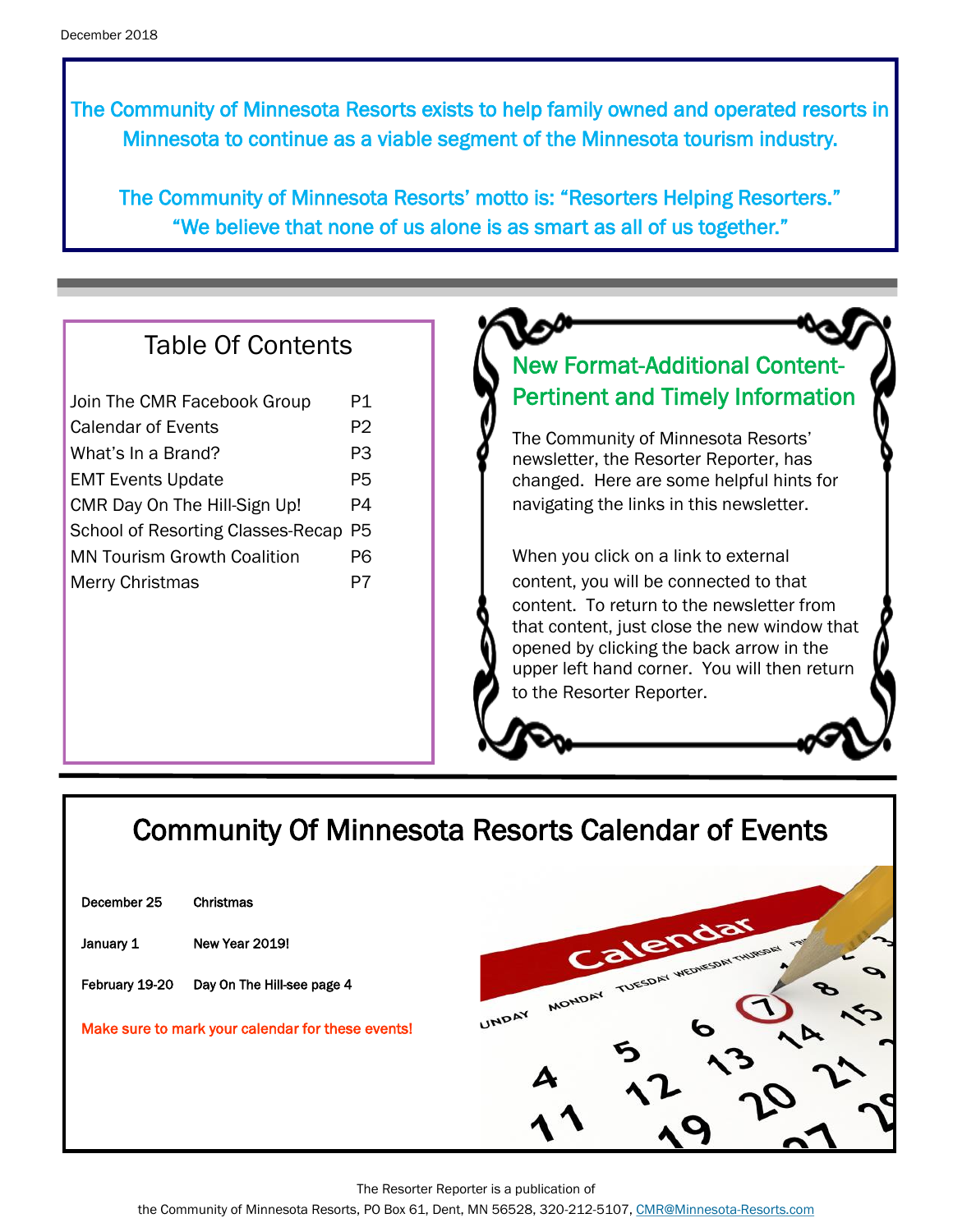# What's in a brand?

**Branding** is the process of giving a meaning to specific company, products or services by creating and shaping a brand in consumers' minds.

**The Community of Minnesota Resorts has initiated a branding campaign to create additional awareness to potential guests of our members and their resort offerings. What image reminds you of Minnesota, lakes, vacation traditions and resorts? Answer: Minnesota's state bird, which resides on our 10,000+ lakes adjacent to all of our resorts…..The Loon!**

The common loon (Gavia immer) was adopted as the official state bird of Minnesota in 1961. It is synonymous with the "up north" Minnesota vacation. It can be heard as we gather on the shoreline or around the campfire at our resorts.

#### Common Loon Facts

Loons are known for their cries, wails, and yodels - their eerie, echoing calls are a distinctive feature of Minnesota's northern lakes. Approximately 12,000 of these unique birds make their summer homes in Minnesota.

Loons are large black and white birds with red eyes; they have wingspans up to five feet and body lengths up to three feet. Although clumsy on land, loons are high-speed flyers and excellent underwater swimmers (they will dive to depths of 90 feet in pursuit of fish).



#### Stay tuned for more on the "Loon" and the Community of Minnesota Resorts' branding campaign coming soon!

## What's going on in your neck of the woods?

Check out the Explore Minnesota Events Update by following this link to see what events are going on in



your area and around the state.

[Explore Minnesota Events Update](http://www.exploreminnesota.com/newsletter-sign-up/reports/events-report/)

Once at the site, just click on the most recent events update on the site and view your area's upcoming events.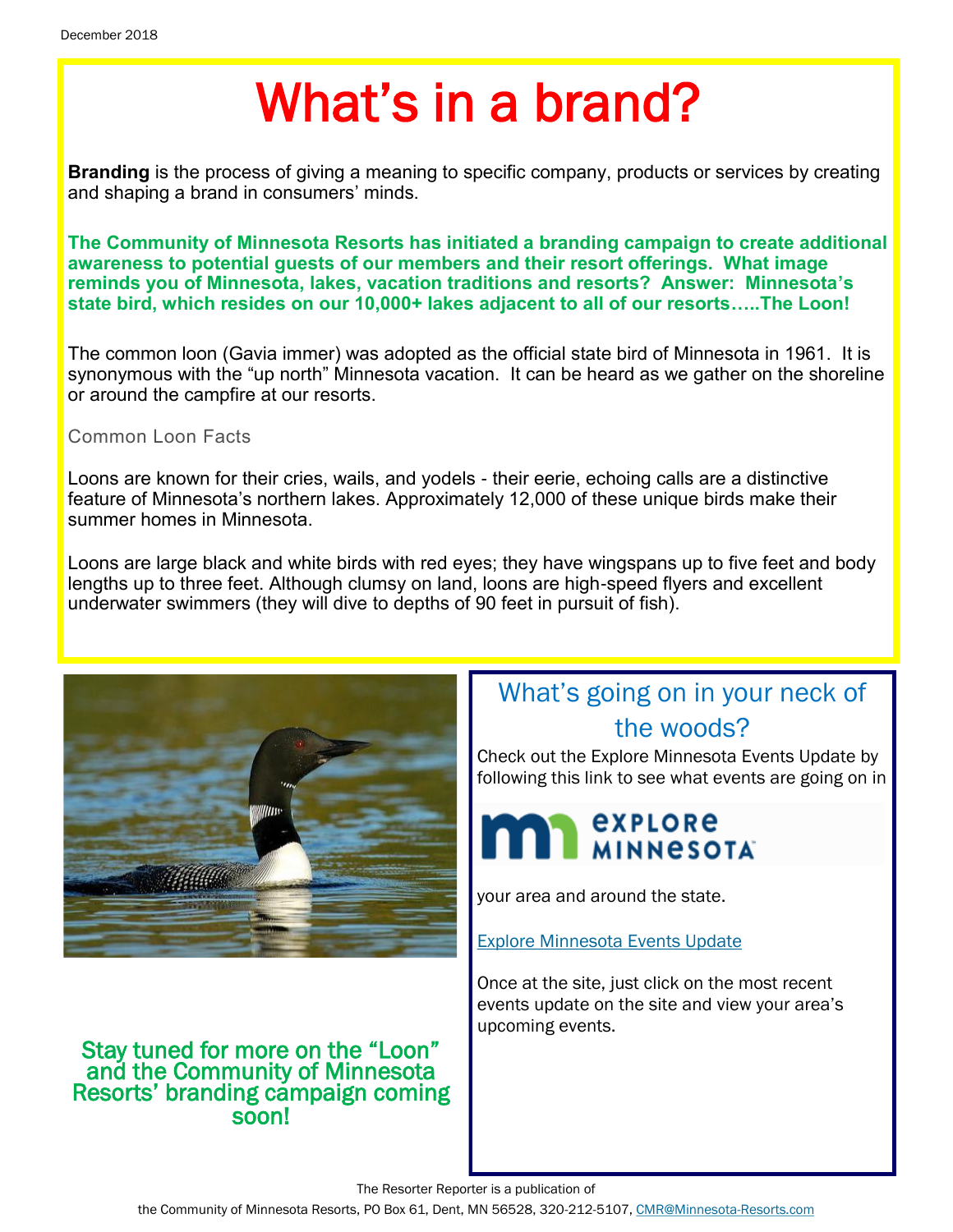## CMR Day On The Hill February 19th & 20th Sign Up Now at [info@sunsbay.com!](mailto:info@sunsbay.com?subject=Day%20On%20The%20Hill%20Sign-Up)



Our theme will be centered around the loon, just like our resorts, a symbol of Minnesota and the up north vacation experience. Plus, it's a key component of our upcoming branding campaign.

**ANSWER THE LOON'S CALL TO ATTEND?** Like the loon, resorts are an integral part of the Minnesota "up north" vacation tradition. To continue to remain a viable segment of the Minnesota tourism industry, resorts need legislation in place to protect their legacy and longevity. Day On The Hill allows us to communicate to legislators how best to implement legislation that allows resorts to function in the best business environment possible so that the tradition of the "up north" Minnesota lake side vacation exists for generations to come. Through Day On The Hill, the CMR has, and will continue to influence future legislative decisions by informing legislators how issues impact resorts and the travel and tourism industry in general. The legislators DO listen, and want to hear from the individuals they represent. The more attendees, the more we can voice our message: the more voices, the more we are heard.

So let's "**flock**" together for Day On The Hill and make our voices heard on issues that are important to us as resort owners and members of the tourism industry. Represent your resort and join us on the bus! We need you, as members of the Community of Minnesota Resorts, to visit with the legislators and communicate how various issues such as changes in the 1c Ma and Pa resort classification, EMT funding, Child Labor Laws, Post Labor Day School Start, Broadband Internet, Vacation Rentals by Owner and other issues impact our resort businesses. It is a busy, but rewarding experience.

#### **THE CMR PROVIDES THE FOLLOWING:**

- Support, information and talking points to prepare for meeting with legislators. (Meetings are pre arranged by our Lobbyist, Joel Carlson). We visit legislators in groups typically of 3 or more, so you can contribute as much or as little as you feel comfortable.
- A gift to leave behind with each legislator to remind them of our issues. This year, the leave behind is related to the loon, which like resorts, is synonymous with a lake vacation experience.
- Free transportation to and from St. Paul.
- Drinks and treats on the bus, and at the Capitol each day.
- Lunch on the 20th during our day visiting legislators.
- Arrangements for dinner on the evening of the 19th. This will be a casual buffet dinner to include pizza, salad, and boneless chicken wings. Cost for this is included in the hotel room charge, as shown below.

**WHAT DO YOU NEED TO ATTEND?** Your cost of \$110 will cover the hotel room and dinner on the evening of the 19th. Drinks at dinner and lunch on the drive down will be at your expense. Payment made out to the CMR for room and dinner will be collected on the bus on the 19th.

#### **REGISTER BY E-MAILING KRISTIN WHERLEY AT:** [info@sunsbay.com.](mailto:info@sunsbay.com?subject=Day%20On%20The%20Hill) Please provide the following:

-Name (s) of who will be attending The section of the section of the extending  $\sim$ 

- -Telephone numbers **-Email address**
- 

-Room preference (King sized bed, or 2 Queen beds)

-Where you will catch the bus (determined stops so far: Park Rapids, Walker, Baxter, St. Cloud)

To see the hotel ([Country Inn and Suites Woodbury\),](https://www.countryinns.com/woodbury-hotel-mn-55125/mnwoodbu) click on this link. You do not need to make reservations, we are doing that for all attendees once we receive your above registration information.

- Once we receive your registration we will confirm its receipt and that your room preference has been reserved for you.
- Registrants will also receive an outline of the potential topics we will be discussing with legislators. Once at the capitol we will provide you with talking points to reinforce our message on those topics.

In addition to our legislative agenda, the bus ride is always a place to talk, share ideas, ask questions and learn how other resorters are doing things, so won't you join us on the bus?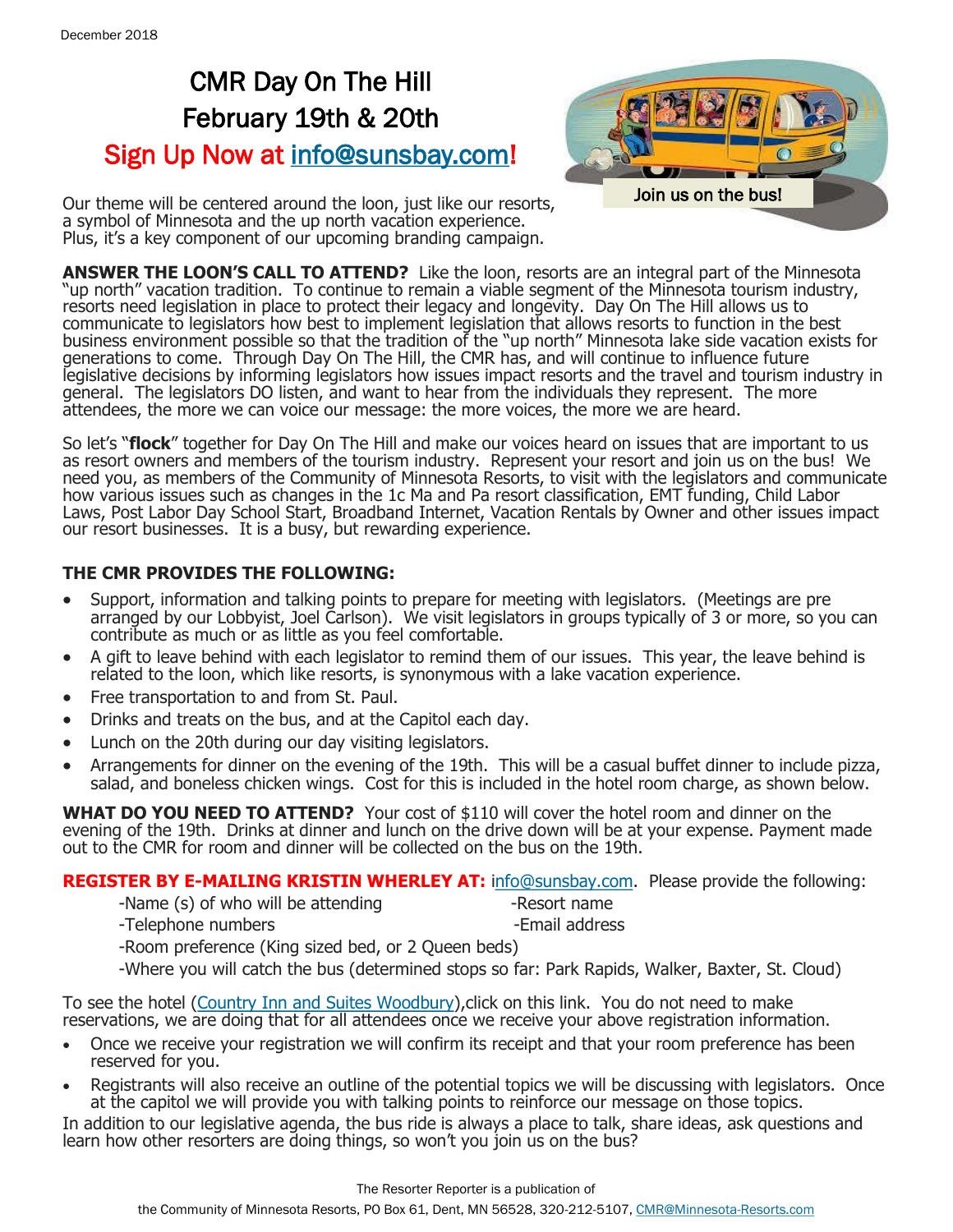## School of Resorting-Recap

We recently held a few school of resorting classes: a QuickBooks refresher course put on by Associate Member CliftonLarsonAllen, LLP, and a sign making class hosted by The Shop In The Pines in Bemidji. We want to thank those who attended, and hope that you were able to learn a few tips and tricks to bring back to your resort!



Look for more School of Resorting classes coming in 2019! If you have ideas for a school of resorting topic you'd like to see email Timberly Christiansen at [finnfeather@hotmail.com](mailto:finnfeather@hotmail.com?subject=School%20of%20Resorting%20Classes) and let her know.

We hope to see you at the next School of Resorting!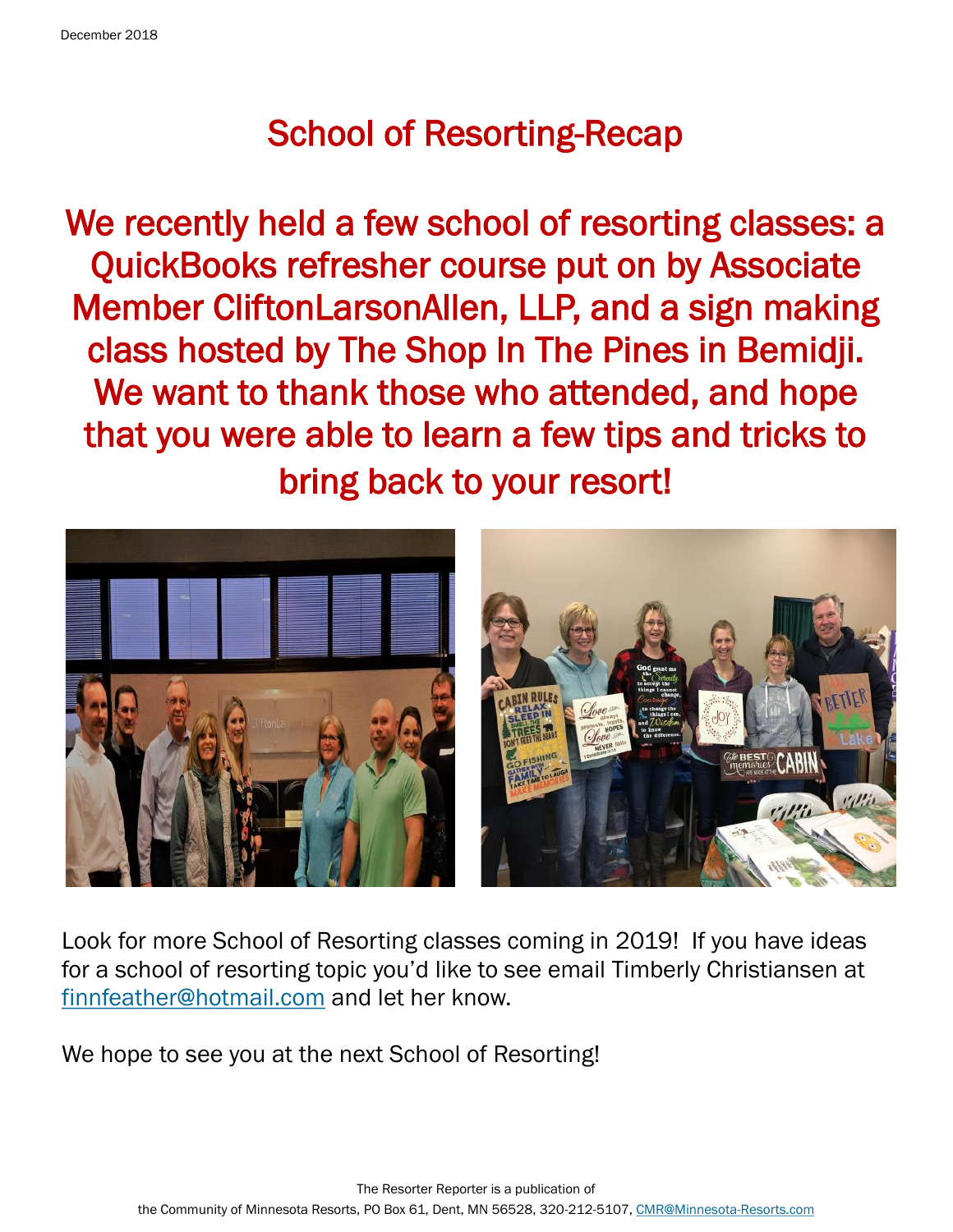

The Minnesota Tourism Growth Coalition was created to coordinate activities to increase the marketing budget for Explore Minnesota Tourism through an increase in awareness of the importance of the tourism industry in Minnesota.

The Minnesota Tourism Growth Coalition (MTGC) was formed in 2013 by a group of tourism industry professionals, industry advocates and businesses throughout the state for the purpose of increasing awareness of the importance of the tourism industry in Minnesota and to advocate for increased tourism funding at the state legislature. There are so many success stories to share about the impact of tourism funding, how the benefits are realized across the state of Minnesota from the major metropolitan areas, to regional centers, in our smaller communities, and at special events. Big and small businesses from hotels and resorts to restaurants, gas stations, grocery stores and printing businesses all benefit from tourism. Tourism investment is the front door to economic development in our state!

Some of you may recall the Minnesota Tourism Growth Coalition Lobbyist Sara Psick visiting with us at Fall Conference speaking about the organization and its objectives. In short, the Minnesota Tourism Growth Coalition is on our side lobbying for increased funding for tourism, and tourism related events throughout the state of Minnesota. Often times Joel Carlson, our CMR Lobbyist, and Sara are in front of legislators at the same time lobbying for tourism and tourism related funding. To this end, the Board of the Community of Minnesota Resorts has voted to become a supporting partner of the MTGC on your behalf. However, we are also encouraging each of our member resorts to complete a resolution of support that states you and your resort supports the efforts of MTGC to increase Explore Minnesota Tourism funding. Click [here t](http://mntourism.net/resolution-of-support/)o read what it means to fill out a resolution of support.

To actually fill out the online Resolution of Support Form click [here.](http://mntourism.net/resolution-of-support-form/) The list of supporters is used by MTGC when it lobbies for additional funding on behalf of tourism. The more supporters of increased funding placed before legislators the better the opportunity of getting it approved.

The Community of Minnesota Resorts Board feels that the more voices heard regarding the need for increased tourism funding ,and the subsequent benefits that produces throughout the state the better.

If you have any questions feel free to email [CMR@Minnesota-Resorts.com.](mailto:CMR@Minnesota-Resorts.com?subject=MN%20Tourism%20Growth%20Coalition)